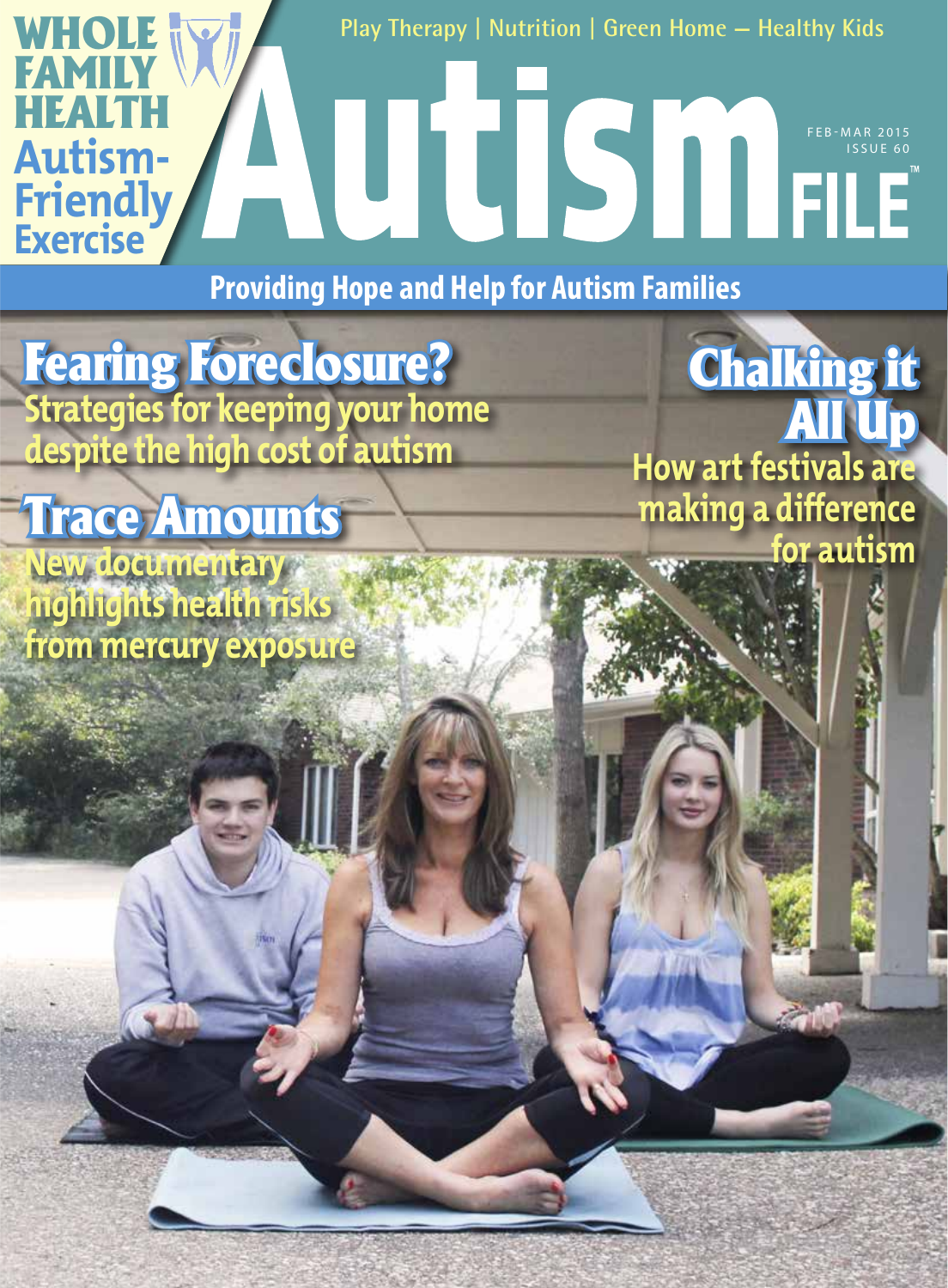

s the saying goes, life has few certainties. There is, however, one thing I know for sure, and it is happening to all of us at this very certainties. There is, however, one thing I know for sure, and moment: we're getting older. You're older now than when you started reading this sentence. You're younger now than you will be when you finish reading this article. It's okay—we're going to get through it together.

Let me be clear: just because we're getting older does not mean we are old. And when did aging get such a bad rap, anyway? I embrace each year of my life with gusto, keenly aware that countless people on this planet would give literally anything to live as long as I have. Working with chronically, critically ill children for the better part of two decades will do that to a person.

We're not a country that likes to age gracefully. We fill our skin with toxins to avoid wrinkles, dye our hair to hide grays, lie about our real birthdays, wear

age-inappropriate clothing, and complain to anyone who will listen about our aches and pains and how tired we are. The unfortunate side effects of living a long life is that it increases your risk for a slew of health problems.

The silver lining (and no, I'm not talking about your shoddy dye job) is that the majority of health conditions associated with age—cancer, heart disease, diabetes, arthritis, and others—are avoidable if you start taking care of yourself now. If you're already coping with one or more chronic diseases, changing bad habits can prevent you from feeling as bad as you do now—or from feeling worse.

# **SETTING EXAMPLES**

Another reason to consider your health as you get older (and maybe, in the end, the only reason) is because taking care of kids is hard—but taking care of kids is much harder when you don't feel well.

#### DEIRDRE IMUS...



…**National Leader for Children's Health and the Environment** Deirdre Imus, founder of the site devoted to environmental health, www.imusenvironmentalhealth. org, is President and Founder of The Deirdre Imus Environmental Health Center® at Hackensack University Medical Center and Co-Founder/Co-Director of the Imus Cattle Ranch for Kids with Cancer. She is a *New York Times* best-selling author and a frequent contributor to FoxNewsHealth.com, and Fox Business Channel. In her quest to clean up the environment for our kids, Deirdre developed the award-winning

Greening The Cleaning® program and product line, which replaces the hazardous ingredients commonly found in cleaning agents with environmentally-responsible, less toxic ingredients whenever possible. The program and products are used throughout the country in schools, healthcare facilities, and businesses. Taking care of kids requires energy, stamina, and when possible, a positive outlook, whether they're on the autism spectrum or not. If illness or injury limits your ability to be active and involved with your kids, everybody loses.

We constantly try to set examples for our children, whether by teaching them good manners, right from wrong, the value of education, kindness, empathy, openness, and so much more. Following a healthy lifestyle—through diet, exercise, and other means—is no exception. If we eat poorly and laze in front of the television for hours on end, our children won't recognize these behaviors as detrimental to their own health—and they'll do them too.

A study published in 2014 in the journal *Gerontology* found that even in cases when obese children lost weight, the health effects of childhood obesity are long-lasting and profound. As the study's senior author Dr. Kristen Nadeau pointed out in a press release, the earlier people "start the ball rolling" on obesity, the earlier complications like diabetes, heart disease, cancer, liver disease, asthma, infertility, and many other conditions can take root, and eventually emerge.

Dr. Nadeau's research also showed that childhood obesity might just